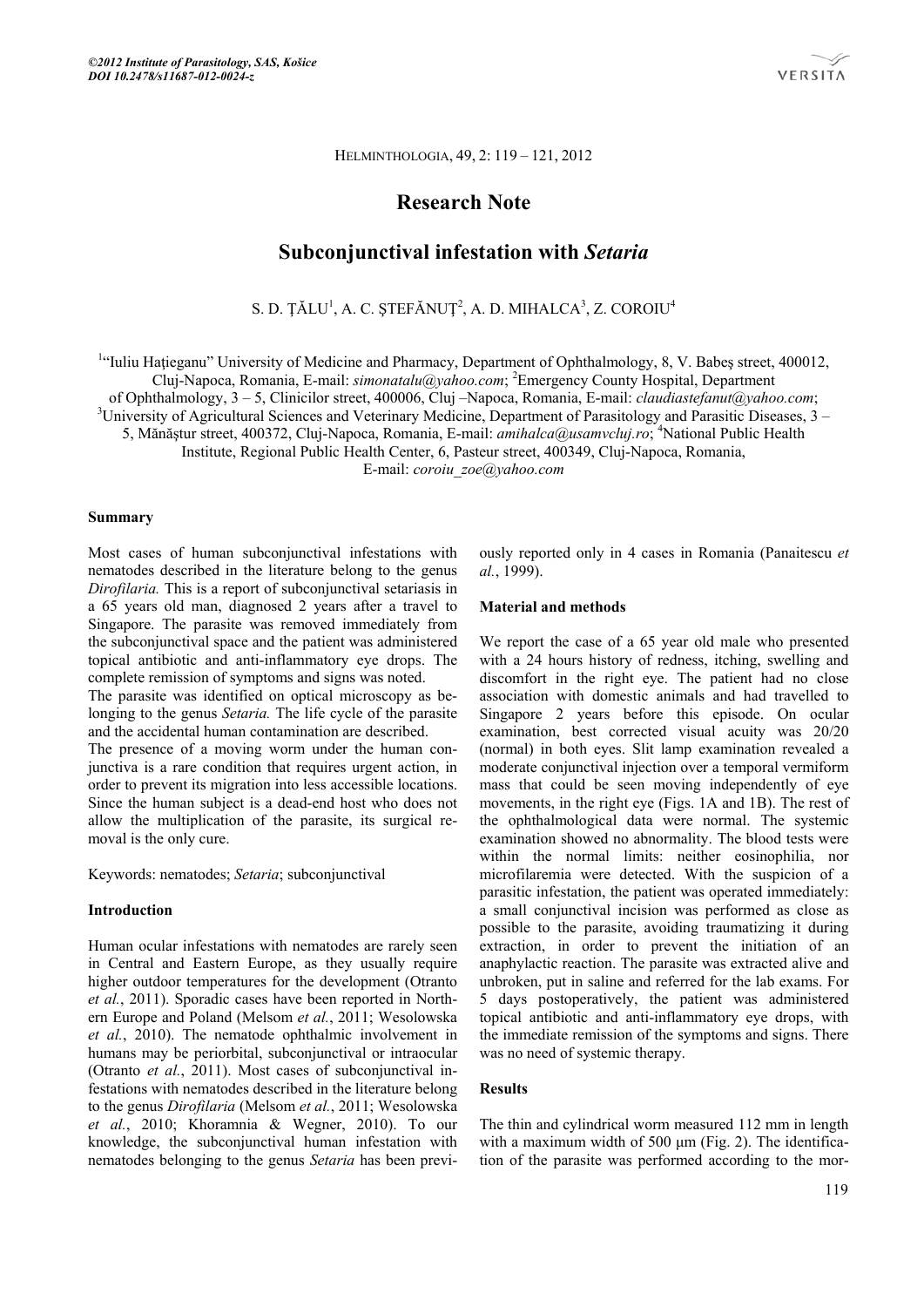



Fig. 1A – B. Vermiform mass under the temporal injected conjunctiva

phological features revealed by the optical microscopy, following published keys (Skryabin, 1991). It was classified in the family *Setariinae*, based on the following morphologic characters: cephalic end provided with circumoral sculpturings having the nature of perioral chitinized ring; the genus *Setaria*: perioral ring transformed into four protruding lips (Fig. 2).



Fig. 2. Macroscopic aspect of the parasite

## **Discussion**

Cattle are the natural hosts of *Setaria* and are not greatly affected by the parasite (Mohanty *et al.*, 2000). The vector (the mosquito *Armigeres* sp.) transmits the microfilariae (larvae of *Setaria* spp.) that migrate into the cow's bloodstream. As they take blood meals, mosquitos can inject the parasite into abnormal hosts, such as deers, goats, horses and sheep, causing inflammation of the eyes, liver, lungs, lumbar paralysis or the often deadly cerebrospinal setariosis (Ahmad & Srivastava, 2007). *Setaria* spp. rarely survives in the abnormal hosts and the microfilariae of *Setaria* spp. rarely can be identified in blood tests (Mohanty *et al.*,

2000; Ahmad & Srivastava, 2007). The microfilariae of *Setaria* spp. can develop in the central nervous system, eyes, heart, lymphatic system and under the skin, causing: abcesses, allergic reactions, lung inflammation, enlarged lymph nodes and eye lesions (Ahmad & Srivastava, 2007). Because the mosquito *Armigeres* sp. has an antropophilic biting habit, a large proportion of humans are exposed to the infestation with *Setaria* spp., but the parasite does not go through its all lifecycle in humans (Mohanty *et al.*, 2000). Surgical extraction is the treatment of choice and since the worm is unable to replicate itself in human, no systemic antiparasitic therapy is necessary. This is unlike the cases of ocular loiasis, in which another nematode, *Loa loa* is the infective parasite, that require the antifilarial systemic medication (Khoramnia & Wegner, 2010). Symptoms appear mostly weeks or months after the infestation (Mohanty *et al.*, 2000). In our case, the interval between the presumable infestation (in Singapore) and the onset of symptoms was of 2 years. It is possible that the infestation with *Setaria* spp. was produced in Romania, in the conditions of the late climatic changes, defined by the global warming. This hypothesis is also sustained by the previous report of 4 similar cases in Romania (Panaitescu *et al.*, 1999).



Fig. 3. Aspect of the parasite on optical microscopy